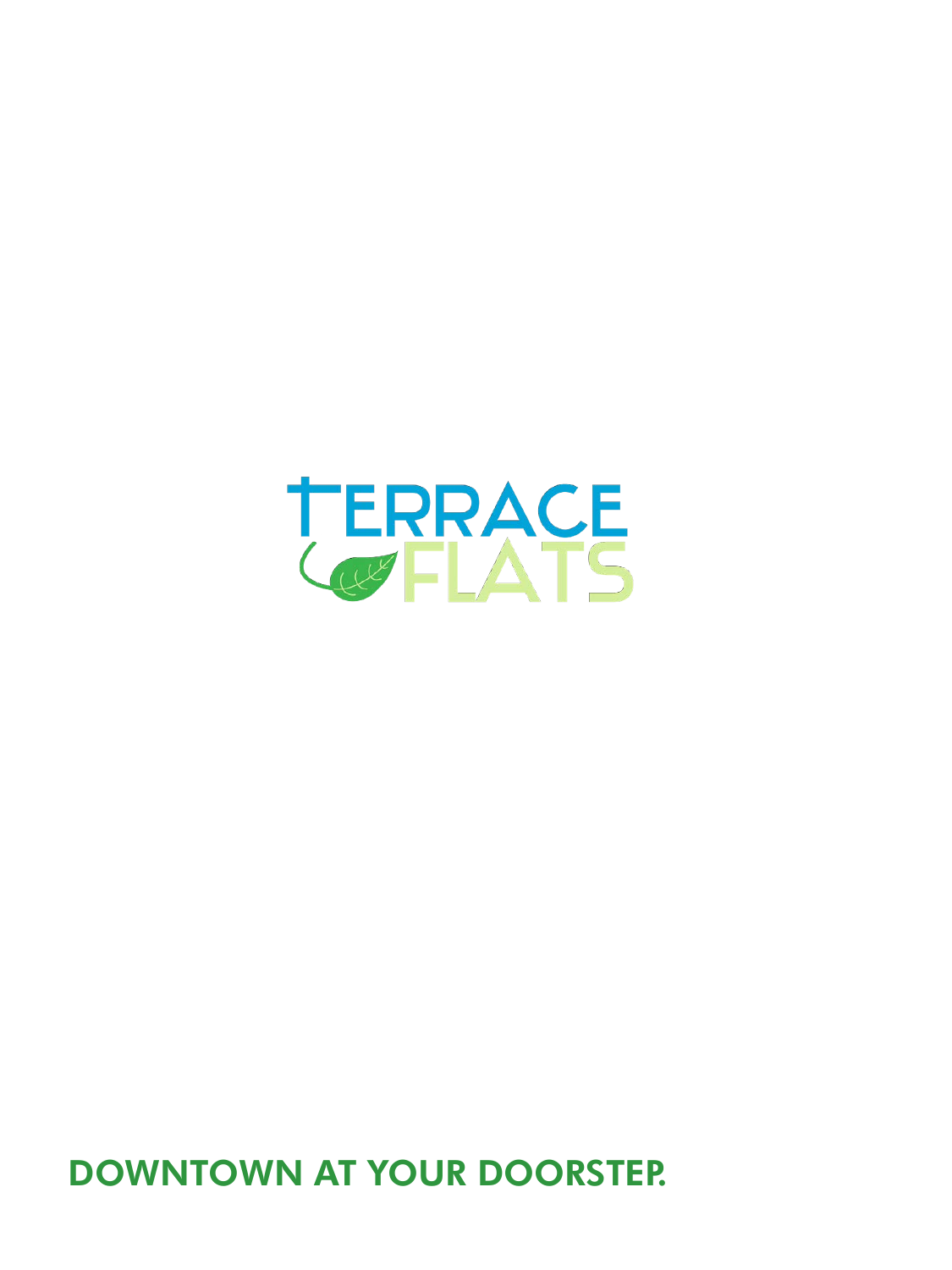# TERRACE

#### 316 MORRIS AVENUE, MUSKEGON, MICHIGAN 49440 616.957.3711 | [TERRACEFLATS.COM](http://terraceflats.com)

YOUR NEW HOME AWAITS YOU AT TERRACE FLATS! YOU WILL LOVE THE INCREDIBLE VIEWS OF THE CITY AND MUSKEGON LAKE, QUALITY AMENITIES, COVERED PARKING, AND THE ON-SITE FITNESS CENTER. YOUR APARTMENT WILL BE WITHIN WALKING DISTANCE FROM THE MUSKEGON FARMERS MARKET, SHOPPING, DINING, THE L. C. WALKER ARENA, FESTIVALS, AND THE MUSKEGON LAKESHORE TRAIL.

## QUALITY //

#### EACH APARTMENT WILL OFFER THE FOLLOWING:

- *GRANITE COUNTERTOPS*
- STAINLESS STEEL APPLIANCES
- WASHER AND DRYER
- SPACIOUS CLOSETS
- TILED SHOWERS
- STUNNING VIEWS OF MUSKEGON

## CONVENIENCE //

#### REDUCE YOUR STRESS WITH THESE AMENITIES:

- **SHARED ROOFTOP DECK WITH GRILL**
- IN-HOUSE MANAGEMENT, ON-SITE MAINTENANCE AND 24 HOUR EMERGENCY SERVICES
- FITNESS CENTER
- **FREE SURFACE LOT PARKING**
- WALKING DISTANCE TO THE FARMERS MARKET, DOWNTOWN SHOPPING AND DINING

## SECURITY //

#### FEEL SECURE WITH BUILDING SAFETY FEATURES:

- SECURED ACCESS TO FACH RESIDENTIAL FLOOR
- SECURITY CAMERAS IN COMMON AREAS, PARKING LOT, AND ELEVATORS
- BUILDING ENTRY DOORS ARE AUTOMATICALLY LOCKED EVERY EVENING
- **ILLUMINATED PARKING LOT AND BUILDING WALKWAYS**
- FULLY SPRINKLERED UNITS FOR FIRE PROTECTION

## EXTRAS\* //

MAKE LIFE MORE COMFORTABLE WITH THESE ADD-ONS:

- PET ACCOMODATIONS
- COVERED PARKING SPACES
- ADDITIONAL STORAGE









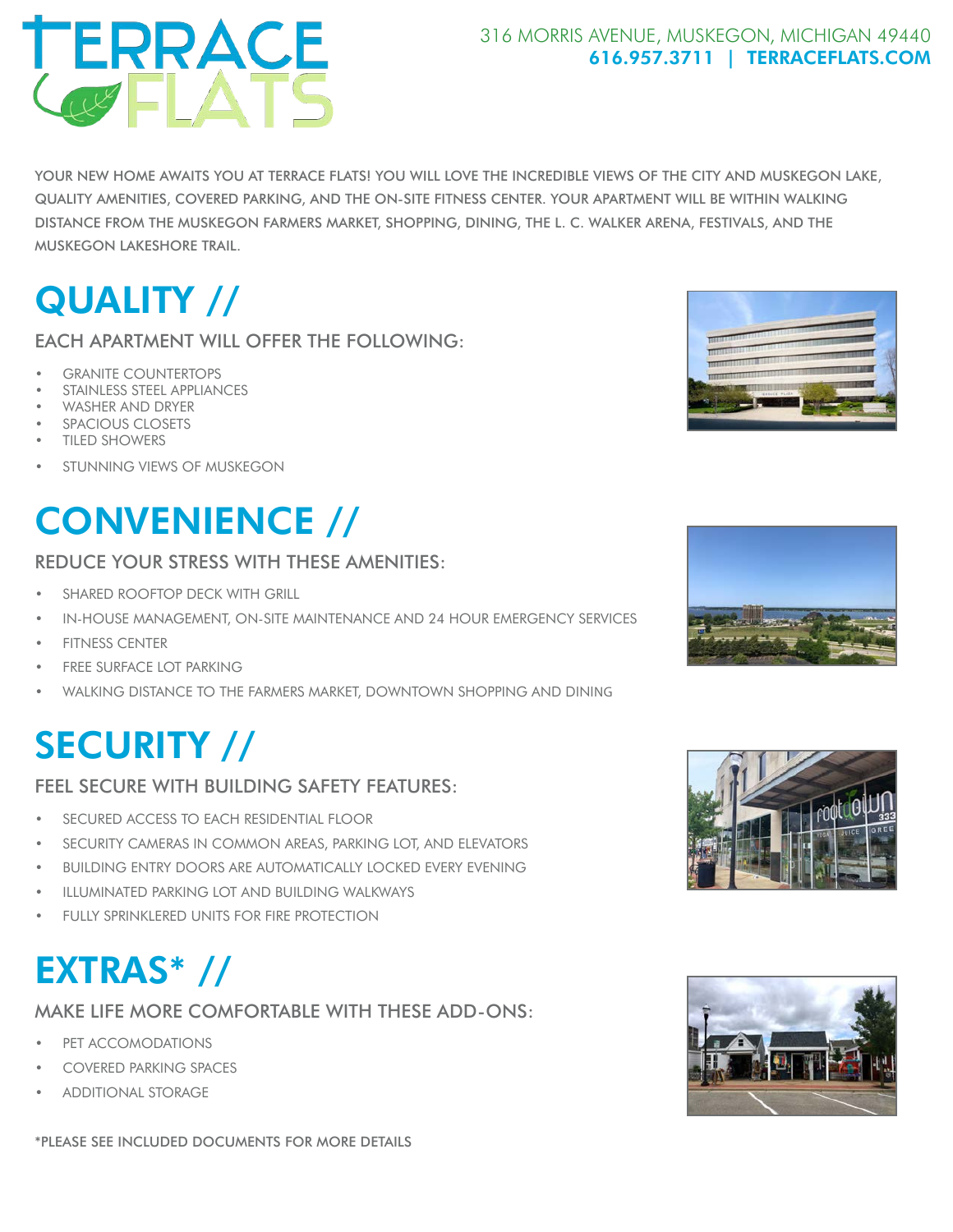# PRICING & FLOOR PLANS LERRAG

#### APARTMENT PRICES //

1 BEDROOM, 1 BATHROOM: PLEASE CALL FOR AVAILABILITY 2 BEDROOM, 2 BATHROOM: PLEASE CALL FOR AVAILABILITY

GAS, WATER, TRASH, ETC.: \$35/MONTH ELECTRIC: SEPARATELY METERED (TENANT RESPONSIBLE)

#### OPTIONAL COSTS //

PETS (ASK FOR DETAILS):  $$300$  ONE-TIME FEE + \$15/MONTH RESERVED PARKING: \$80/MONTH

#### TYPICAL APARTMENT LAYOUTS //



1 BEDROOM, 1 BATHROOM SUITE 2 BEDROOM, 2 BATHROOM SUITE





2 BEDROOM, 2 BATHROOM SUITE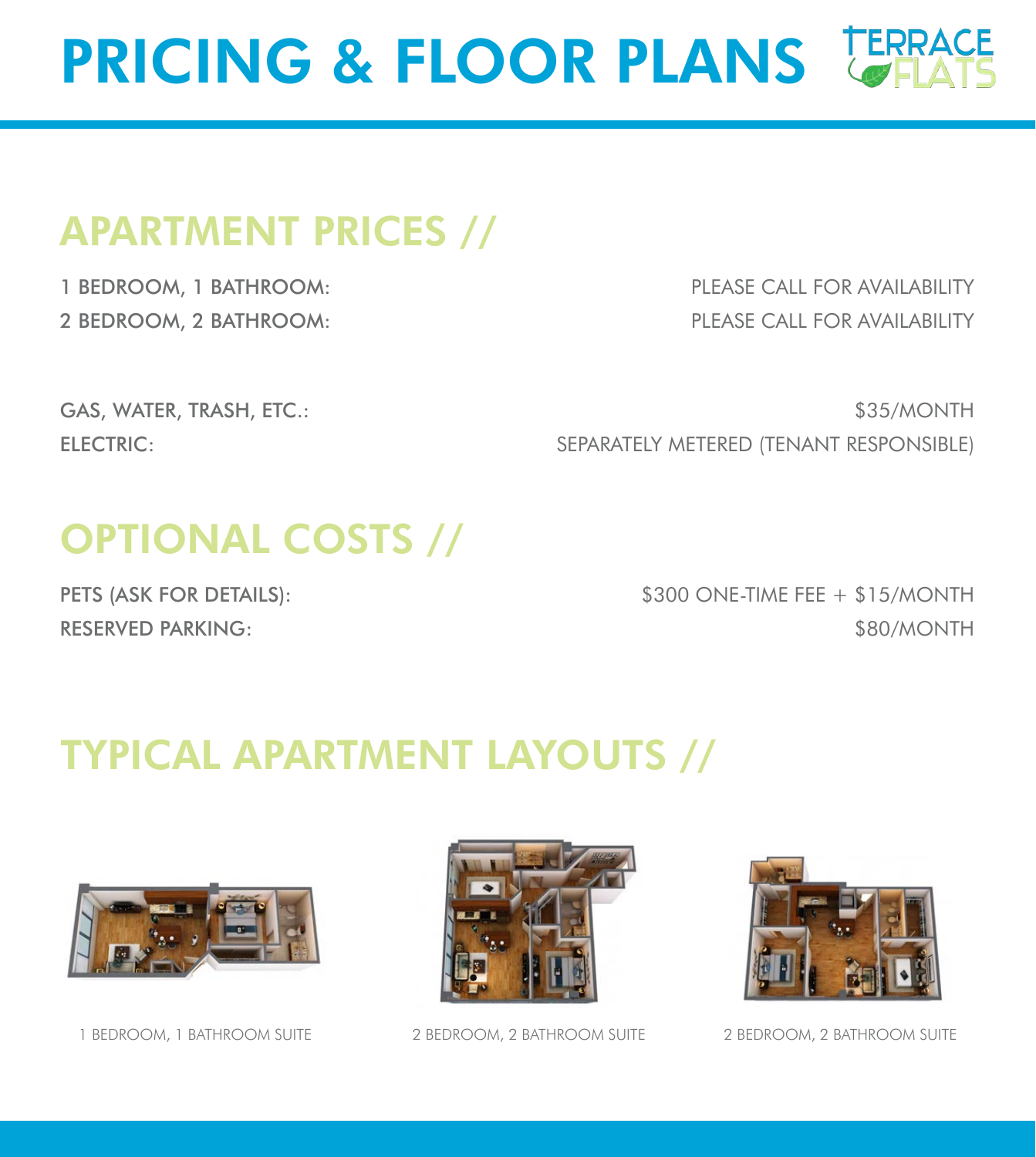# AREA MAP



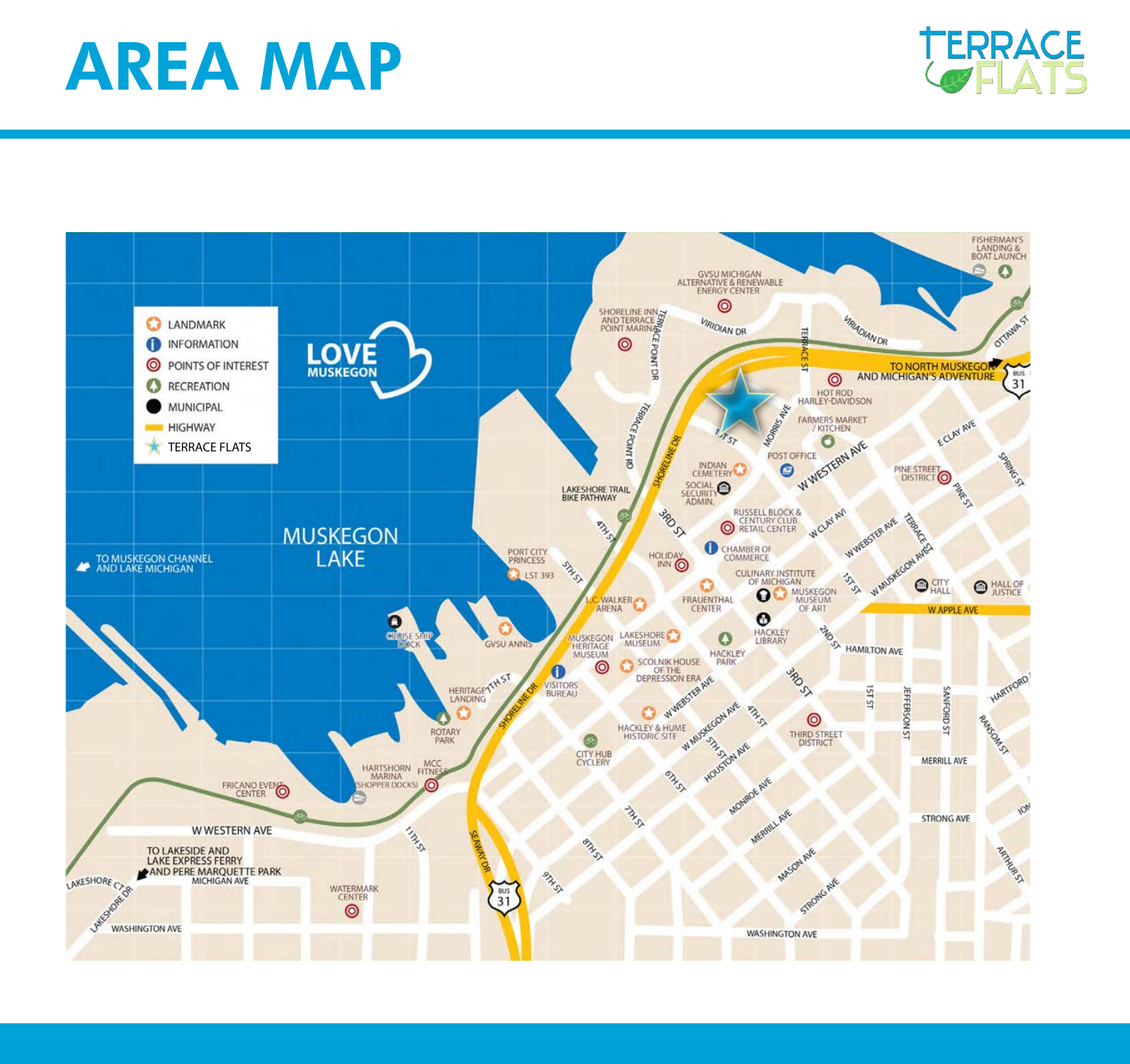## FINISHES